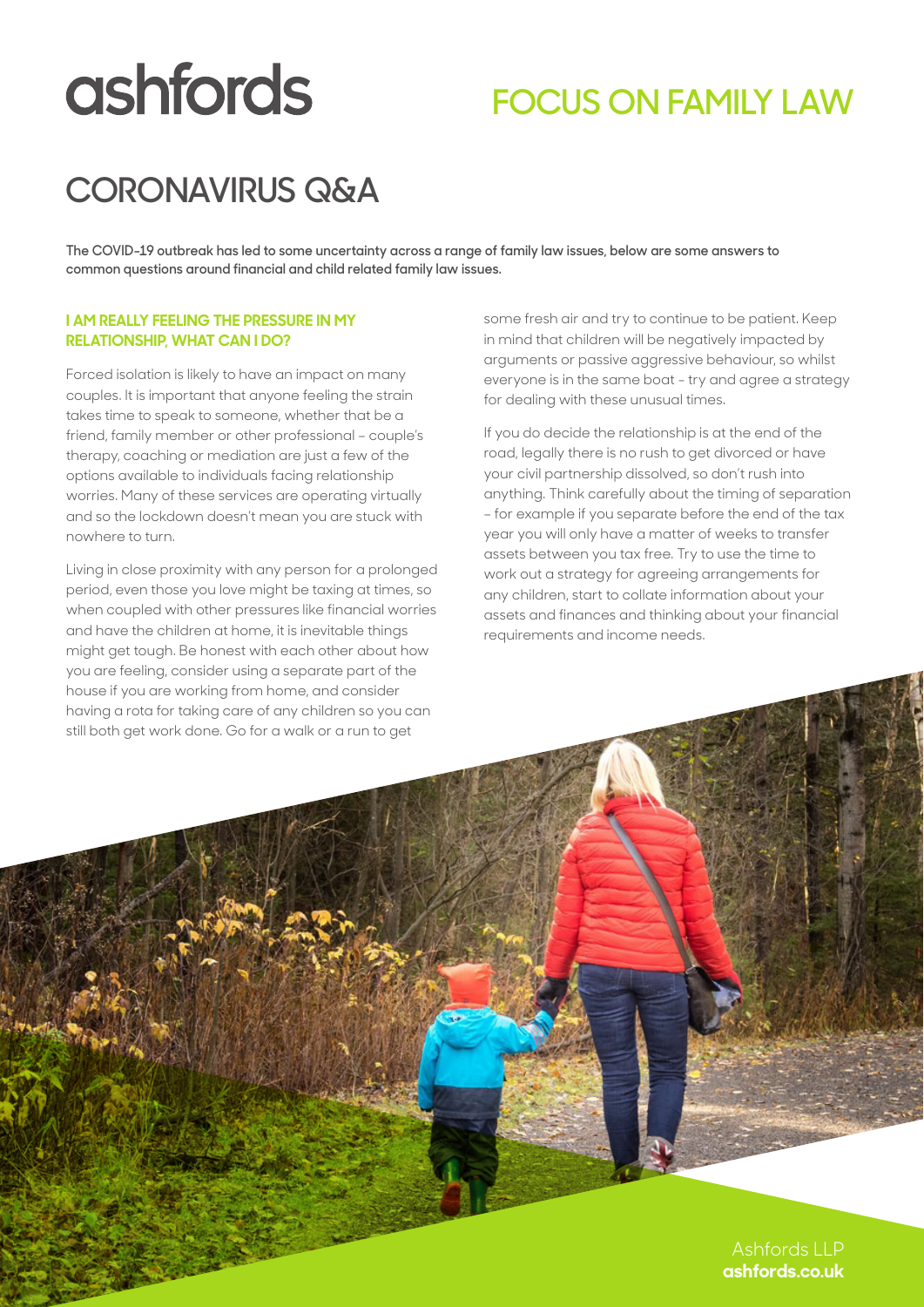#### **MY CHILDREN ONLY LIVE WITH ME SOME OF THE TIME, WHAT DOES THIS MEAN FOR ME?**

The message is clear and whilst children can be passed between homes where parents are separated, parents should communicate and apply common sense.

If arrangements for children under a court order cannot be complied with, alternative arrangements should be put in place and parents must try to agree solutions. Whether that is by providing interim indirect contact (like FaceTime) or perhaps agreeing that after the isolation period the time could be made up with the other parent. If they cannot agree, then if a parent stops the child(ren) from visiting the other parent – they will need to show they have behaved reasonably. This should not be seen as an opportunity to frustrate child arrangements or to limit contact with the other parent– it is important to communicate with the other parent and record any revised agreements over text or email. Effective communication is key to any co-parenting arrangement, and even more so in these unusual times.

#### **SHOULD MY CHILD STILL TRAVEL BETWEEN PARENTS AS PER THE COURT ORDER?**

The tier systems and national lockdowns do not prevent children moving between two homes. The Government has clarified that where parents do not live in the same household, children under 18 can be moved between their parents' homes. However this is an exception to the rule where self-isolation guidance applies because a child or parent has been exposed to the virus or symptoms have been displayed.

#### **WHAT HAPPENS IF PARENTS CANNOT AGREE ABOUT THE ARRANGEMENTS?**

These are unprecedented times and so it is too early to tell whether parents will face criticism later on for the decisions they make now regarding these issues. The critical point to keep in mind is that the welfare of the

children is the most important factor. The government guidance needs to be considered in conjunction with other relevant factors relating to the child's welfare – such as whether the child is likely to suffer any harm and whether a parent has the ability to meet the child's needs.

The usual arrangements should only be disrupted if, for example, they are likely to cause harm to the child, either because they may be placed at greater risk of catching the virus themselves (or passing it to another household member) or because one of the parents is too unwell to properly care for the child. If parents withhold contact with the other parent for no justifiable reason, they may well face criticism later on.

If parents cannot agree about the arrangements during this pandemic period, they may still be able to access mediation services to help them resolve matters. Mediation meetings can be conducted by video or audio conference call. Whilst the family courts are continuing to operate they are prioritising urgent matters. It is however still possible to make applications to the court about child arrangements and many hearings are continuing to go ahead remotely. If you are unable to agree arrangements for your children and it is urgent, it is important to note that the court remains as a resource available.

#### **WILL MY COURT HEARING GO AHEAD?**

In light of the Government guidance and to ensure the safety of the public, court staff and the legal representatives, there were originally no further attended hearings until further notice. Most hearings are still going ahead - but by video link or telephone. There are now some children cases going ahead in person, if they are particularly sensitive or complex.

If you have a court hearing scheduled, speak to your lawyer or if you are acting in person, the court about how your hearing is going to be handled. There may be ways that aspects of a financial hearing can be agreed

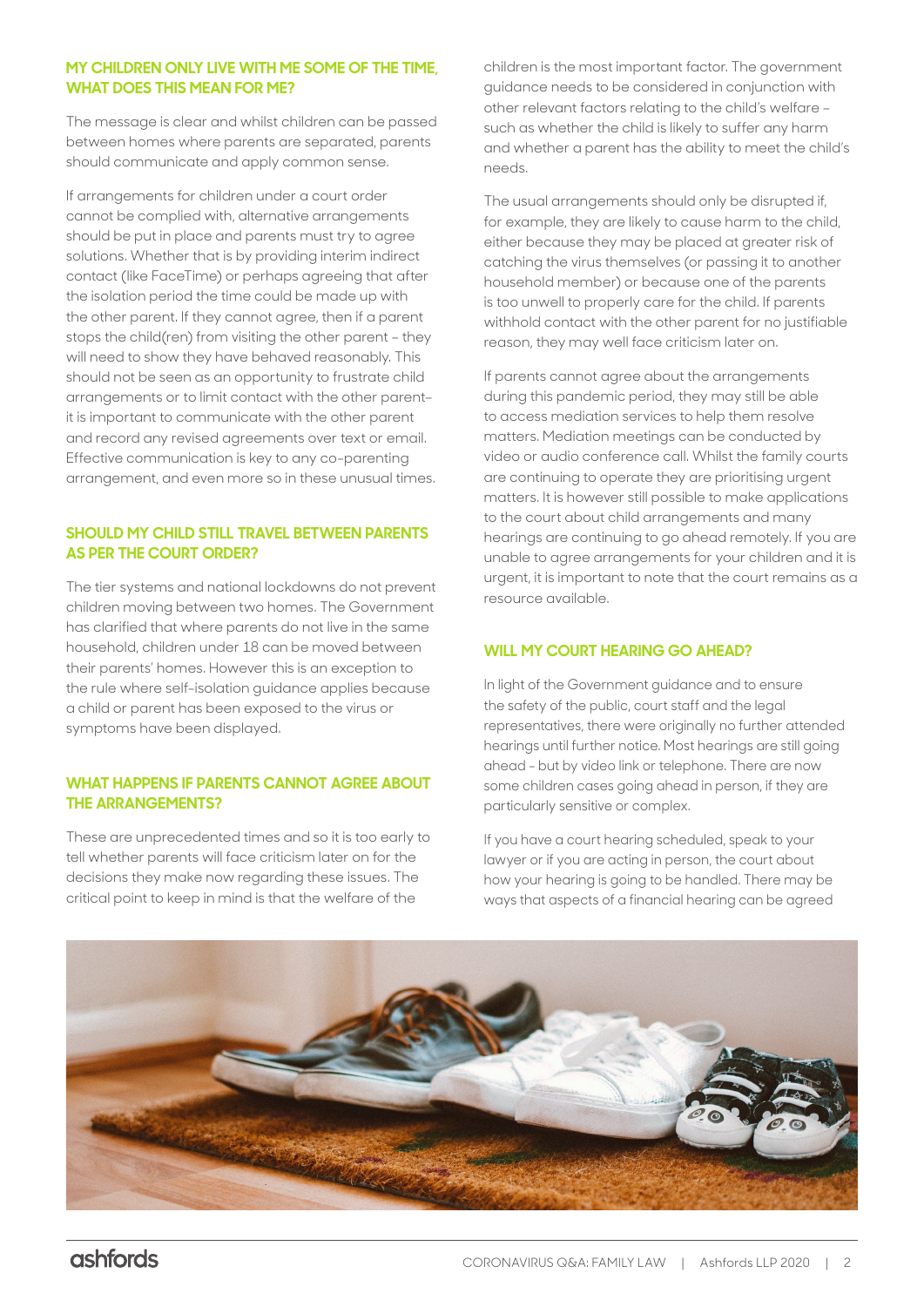in advance 'on paper' so that your cases still progresses. If your hearing is going ahead, court bundles and documents will need to be filed electronically.

Individuals in financial proceedings are also being encouraged to think about alternative options to reach an agreement. This could involve you using a private financial dispute hearing to save delay in the progress of your case. This is where you and your ex-partner jointly instruct a judge or barrister who will hear your case, and give guidance about the orders they would make. These private hearings can be held remotely, at a time of your choosing and with a choice of the judge listening to your case.

The court is monitoring the position closely, on a weekly basis and recent guidance indicates that some physical hearings will re-commence with careful measures in place, and a reduction in the number of hearings a court schedules each day.

We are still able to file court applications electronically such as in respect of divorce, dissolution, child arrangements, injunctive relief and financial matters including enforcement.

#### **WE HAVE SEPARATED AND ARE NEGOTIATING HOW TO DIVIDE OUR ASSETS, WHAT DOES THIS MEAN FOR US?**

This depends on the type of assets you own - whether that is cash, investments, pensions, property or business assets. The markets are very volatile at present, and the values of assets are likely to have changed.

Some experts are advising that they can still provide valuation reports, but that they may well be unable to be relied upon in the current climate. Think carefully before agreeing to a settlement based on old valuations – consider the current valuation, and whether there is likely to be a spike when the markets return to some normality.

If you have not reached an agreement yet, there is no rush – before agreeing how to divide your assets, it is important you have both disclosed all assets and agreed on the values. You can then start to discuss how to divide these.

If your direct discussions are proving difficult in light of the uncertainty, think about considering mediation so an independent third party can help facilitate your discussions, or alternatively a lawyer about the different options available.

#### **I HAVE REACHED AN AGREEMENT RECENTLY ABOUT OUR MONEY, BUT THIS CRISIS HAS CAUSED THE VALUES TO MASSIVELY DROP – WHAT DOES THIS MEAN FOR ME?**

The financial agreement may have been agreed a number of months ago. The volatile markets may well have led to a significant drop in values of assets since then, such as a business or pension. If you have a financial order which has been approved by the court, there are only very limited circumstances where this can be revisited.

Arguably this epidemic was neither foreseen or foreseeable and so there is a strong possibility that in some cases where an order was made fairly recently, that this might give rise to an exceptional reason to look back at the order, if the impact is so fundamental that it undermines the basis upon which the order was made.

This is an unprecedented situation which differs from the financial crisis back in 2008. If you have entered into an agreement in recent months, there may be some limited situations where the courts will be able to consider whether they should be set aside. These are likely to be highly fact specific and careful advice should be sought.

#### **WHAT WILL THIS MEAN FOR MAINTENANCE?**

There are two types of maintenance – child periodical payments, and spousal maintenance. Child maintenance is usually payable under the Child Maintenance Service regime, unless the paying parent earns more than £156,000 per year gross. If your income has gone down, you can check on the CMS website the amount you should be paying based on the current circumstances. If you are paying pursuant to a CMS assessment then you should apply to the CMS to consider the amount being paid.

Spousal maintenance is where one ex-partner pays a monthly sum to the other to help meet an income shortfall. Whilst for many it is business as usual with working from home, it is inevitable that some people may lose their jobs, or have a reduction in income. The Government have agreed to back income up to 80% but up to a maximum of £2500 a month but this scheme is not open for anyone who is not already furloughed and with employers set to contribute towards the scheme there is also a risk that unemployment may rise, and many self-employed remain in limbo about what this means for them. The scheme has been extended to April 2021. It is likely therefore some people paying or relying on spousal maintenance will be impacted.

Spousal maintenance orders are variable -this means that either person can come back to ask the court to look at the amount which is being paid, if there has been a material change in circumstances. If your income has reduced dramatically, this may give rise to the ability to review the amount of money you are paying. If you are paying this according to a court order, your liability does continue unless the order is varied. Try to discuss this with the other person to see what can be agreed.